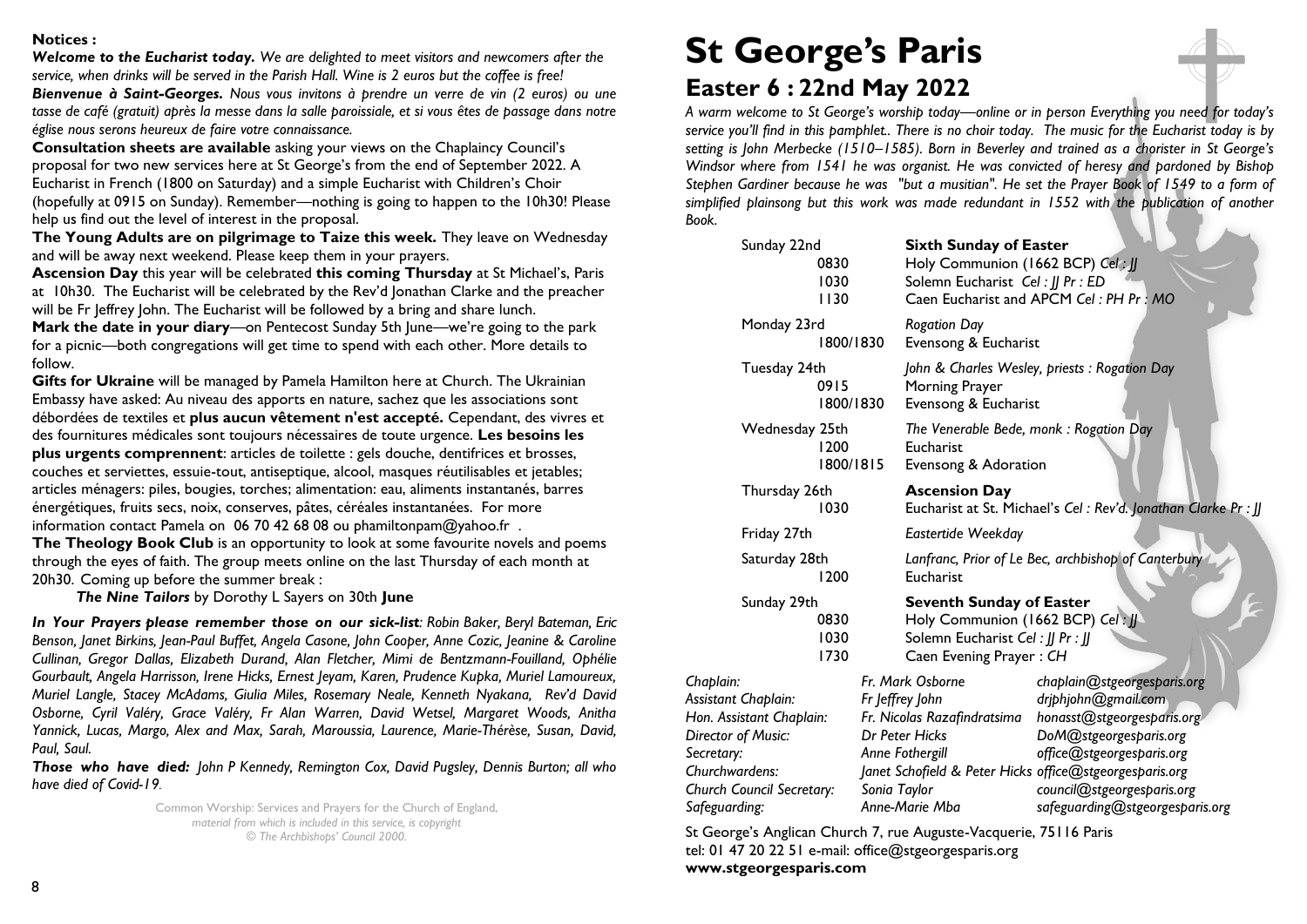*The Gathering*

*As the bell rings, we stand to sing (NEH 122) :*

**Thou hallowed chosen morn of praise, That best and greatest shinest; Fair Easter, queen of all the days, Of seasons, best, divinest! Christ rose from death; and we adore forever and forevermore.**

**Come, let us taste the Vine's new fruit, For heavenly joy preparing; To-day the branches with the Root In resurrection sharing: Whom as true God our hymns adore For ever and for evermore.**

**Rise, Sion, rise! and looking forth, Behold thy children round thee! From east and west, from south and north,** 

**Thy scattered sons have found thee; And in thy bosom Christ adore For ever and for evermore.**

**O Father, O co-equal Son, O co-eternal Spirit, In persons Three, in Godhead One, And One in power and merit; In thee baptized, we thee adore Forever and for evermore. Amen.**

**Greeting**

+ In the name of the Father, and of the Son, and of the Holy Spirit. **Amen.**

Grace, mercy and peace from God our Father and the Lord Jesus Christ be with you **and also with you.**

Alleluia! Christ is risen! **He is risen indeed! Alleluia!**

*The celebration is introduced and we are invited to remember and confess our sins in preparation for our celebration together. The choir sings the Kyries and the Gloria.*

**Penitential Rite**

**Almighty God, our heavenly Father, we have sinned against you, through our own fault, in thought and word and deed, and in what we have left undone. We are heartily sorry and repent of all our sins. For your Son our Lord Jesus Christ's sake, forgive us all that is past; and grant that we may serve you in newness of life to the glory of your name. Amen.**

**Kyrie eleison, Kyrie eleison. Christe eleison, Christe eleison. Kyrie eleison, Kyrie eleison.** 

**Gloria**

**Glory be to God on high and in earth peace, goodwill towards men. We praise thee we bless thee, we worship thee we glorify thee, we give thanks to thee for thy great glory, O Lord God, heavenly King, God the Father almighty. O Lord, the only-begotten Son, Jesus Christ: O Lord God, Lamb of God, Son of the Father, that takest away the sins of the world, have mercy upon us. Thou that takest away the sins of the world, receive our** 

*My Jesus, I believe that you are present in the Blessed Sacrament, I love you above all things and I desire you in my soul. Since I cannot receive you now sacramentally, come at least spiritually into my soul. As though you were already there I embrace you and unite myself wholly to you; permit not that I should ever be separated from you. Amen.*

#### **Post Communion Prayer**

God our Father, whose Son Jesus Christ gives the water of eternal life: may we thirst for you, the spring of life and source of goodness, through him who is alive and reigns, now and for ever. **Amen.**

**Fight the good fight with all thy might! Christ is thy strength, and Christ thy right; Lay hold on life, and it shall be Thy joy and crown eternally.**

**Run the straight race through God's good grace, Lift up thine eyes, and seek His face; Life with its way before us lies, Christ is the path, and Christ the prize.**

**Cast care aside, lean on thy Guide; His boundless mercy will provide; Trust, and thy trusting soul shall prove Christ is its life, and Christ its love.**

**Faint not nor fear, His arms are near, He changeth not, and thou art dear; Only believe, and thou shalt see That Christ is all in all to thee.** *(NEH 359)* 

*After the Blessing and Dismissal the clergy and servers leave during the organ voluntary. You are invited to remain in your seats for this final act of worship.* 

#### **Dismissal**

The Lord be with you **and also with you.** May God the… **Amen.**

Go in the peace of Christ, alleluia, alleluia!



**Thanks be to God, al-le-lu-ia, al-le - lu - ia!**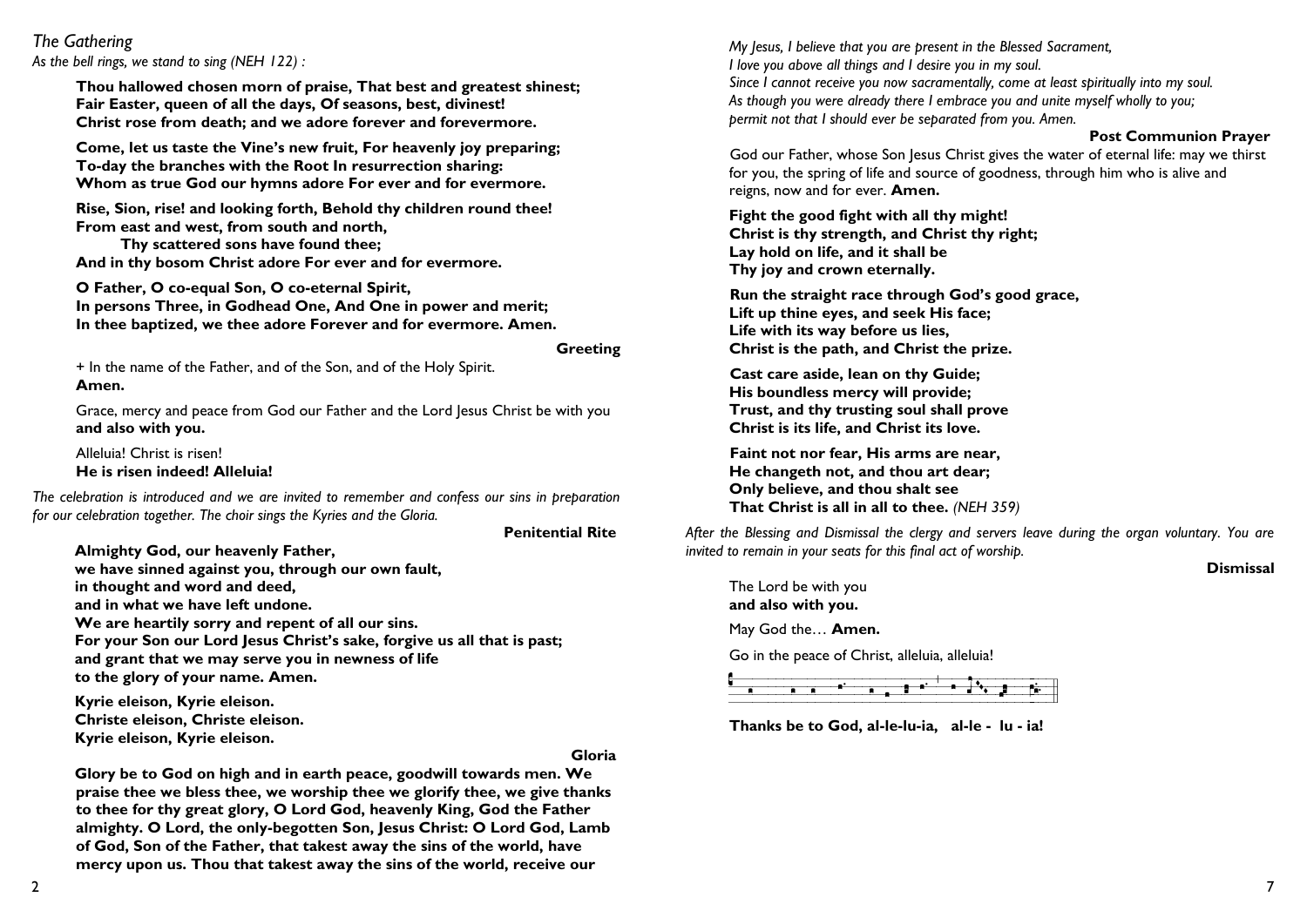| Lift up your hearts. |                           |  |
|----------------------|---------------------------|--|
|                      |                           |  |
|                      | We lift them to the Lord. |  |

Let us give thanks to the Lord our God. Let us give thanks to the Lord our God.<br> **It is right to give thanks and praise.** 

*The celebrant praises God for his mighty acts in the Preface and we sing the Sanctus.*

**Holy, holy, holy Lord God of hosts, heaven and earth are full of thy glory. Glory be to Thee, O Lord most high.**

**Blessed is he that cometh in the name of the Lord. Hosanna in the highest.** 

*The prayer continues until the Proclamation of Faith*



**Christ has died. Christ is ri-sen. Christ will come a-gain.**

*At the end of the prayer we all respond* **Amen***. We remain standing to pray together*

**Our Father, who art in heaven, hallowed be thy name; thy kingdom come; thy will be done; on earth as it is in heaven. Give us this day our daily bread. And forgive us our trespasses, as we forgive those who trespass against us. And lead us not into temptation; but deliver us from evil. For thine is the kingdom, the power and the glory, for ever and ever. Amen.**

Alleluia! Christ our Passover is sacrificed for us. **Therefore let us keep the feast. Alleluia!**

*As we prepare for Holy Communion we sing together the Agnus Dei.*

**O Lamb of God, that takest away the sins of the world, have mercy upon us. O Lamb of God, that takest away the sins of the world, have mercy upon us. O Lamb of God, that takest away the sins of the world, grant us thy peace.**

*The celebrant invites the people to Communion*

God's holy gifts, for God's holy people **Jesus Christ is holy, Jesus Christ is Lord, to the glory of God the Father.**

6 *at home you may like to use the following prayer: The chalice is restored to all who wish to communicate in both kinds. Please do not intinct—this is the least hygienic method of receiving Holy Communion. All who are baptised and communicant members of one of the Christian churches are welcome to receive communion with us. Those who are prevented from doing so by their conscience, or the discipline of their Church, are most welcome to come to the altar for a blessing at the time of communion. If you are reading this*  **prayer. Thou that sittest at the right hand of God the Father, have mercy upon us. For thou only art holy; thou only art the Lord; thou only, O Christ, with the Holy Ghost, art the Most High in the glory of God the Father. Amen.**

# **Collect**

God our redeemer, you have delivered us from the power of darkness and brought us into the kingdom of your Son: grant, that as by his death he has recalled us to life, so by his continual presence in us he may raise us to eternal joy; through Jesus Christ your Son our Lord, who is alive and reigns with you, in the unity of the Holy Spirit, one God, now and for ever. **Amen**

## **First Reading: Acts 16:9-15**

During the night Paul had a vision: there stood a man of Macedonia pleading with him and saying, 'Come over to Macedonia and help us.' When he had seen the vision, we immediately tried to cross over to Macedonia, being convinced that God had called us to proclaim the good news to them. We set sail from Troas and took a straight course to Samothrace, the following day to Neapolis, and from there to Philippi, which is a leading city of the district of Macedonia and a Roman colony. We remained in this city for some days. On the sabbath day we went outside the gate by the river, where we supposed there was a place of prayer; and we sat down and spoke to the women who had gathered there. A certain woman named Lydia, a worshipper of God, was listening to us; she was from the city of Thyatira and a dealer in purple cloth. The Lord opened her heart to listen eagerly to what was said by Paul. When she and her household were baptized, she urged us, saying, 'If you have judged me to be faithful to the Lord, come and stay at my home.' And she prevailed upon us.

*We remain seated as we sing a setting of the appointed psalm (Psalm 67).*

**God of mercy, God of grace, Show the brightness of thy face. Shine upon us, Saviour, shine, Fill thy Church with light divine, And thy saving health extend Unto earth's remotest end.**

**Let the people praise thee, Lord; Be by all that live adored: Let the nations shout and sing, Glory to their Saviour King; At thy feet their tribute pay, And thy holy will obey.**

**Let the people praise thee, Lord; Earth shall then her fruits afford; God to man his blessing give, Man to God devoted live; All below, and all above, One in joy, and light, and love.** *(NEH 346)*

# **Second Reading: Revelation 21:10, 22-22:5**

And in the spirit he carried me away to a great, high mountain and showed me the holy city Jerusalem coming down out of heaven from God. I saw no temple in the city, for its temple is the Lord God the Almighty and the Lamb. And the city has no need of sun or moon to shine on it, for the glory of God is its light, and its lamp is the Lamb. The nations will walk by its light, and the kings of the earth will bring their glory into it. Its gates will never be shut by day—and there will be no night there. People will bring into it the glory and the honour of the nations. But nothing unclean will enter it, nor anyone who practises abomination or falsehood, but only those who are written in the Lamb's book of life. Then the angel showed me the river of the water of life, bright as crystal, flowing from the throne of God and of the Lamb through the